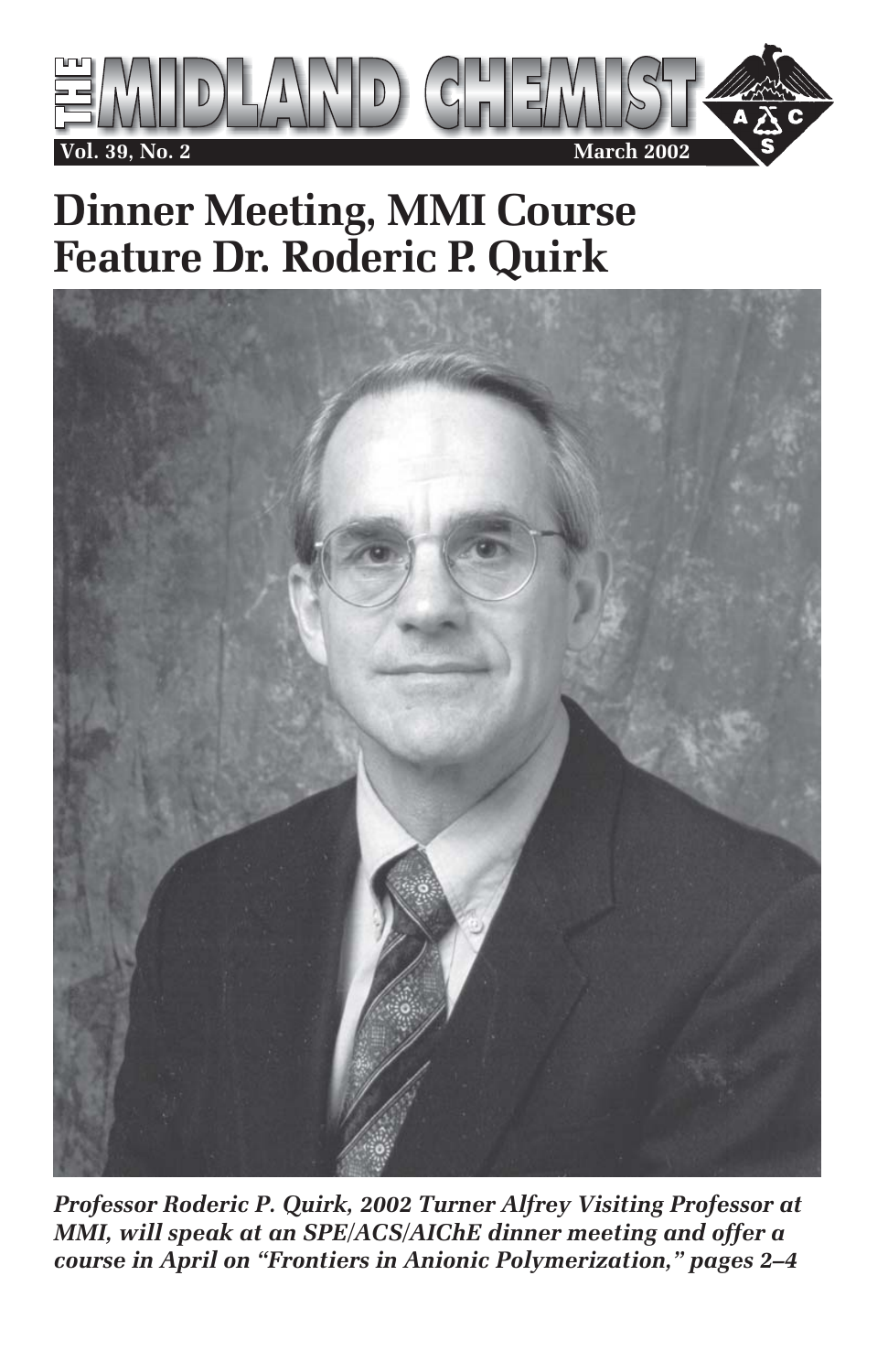

Volume 39, Number 2 March 2002

## *In this issue...*

*The Midland Chemist* is published eight times a year by the Midland Section of the American Chemical Society.

American Chemical Society Midland Section PO Box 2695 Midland, MI 48641-2695 http://membership.acs.org/M/Midl

#### *Volunteer Staff*

|                                | 989-832-7485 |
|--------------------------------|--------------|
| ann.birch@editech-mi.com       |              |
|                                |              |
|                                |              |
| James R. Birch  Design, layout |              |

Please submit all articles and photographs to the editor, Ann Birch. Instructions for article submission are on the Midland Section web site, as is contact information for other staff members. Authors can also contact Ann directly with any questions.

Neither *The Midland Chemist*, nor the Midland Section, nor the American Chemical Society assumes any responsibility for the statements and opinions advanced by contributors of or to *The Midland Chemist*.

© Copyright 2002 Midland Section of the American Chemical Society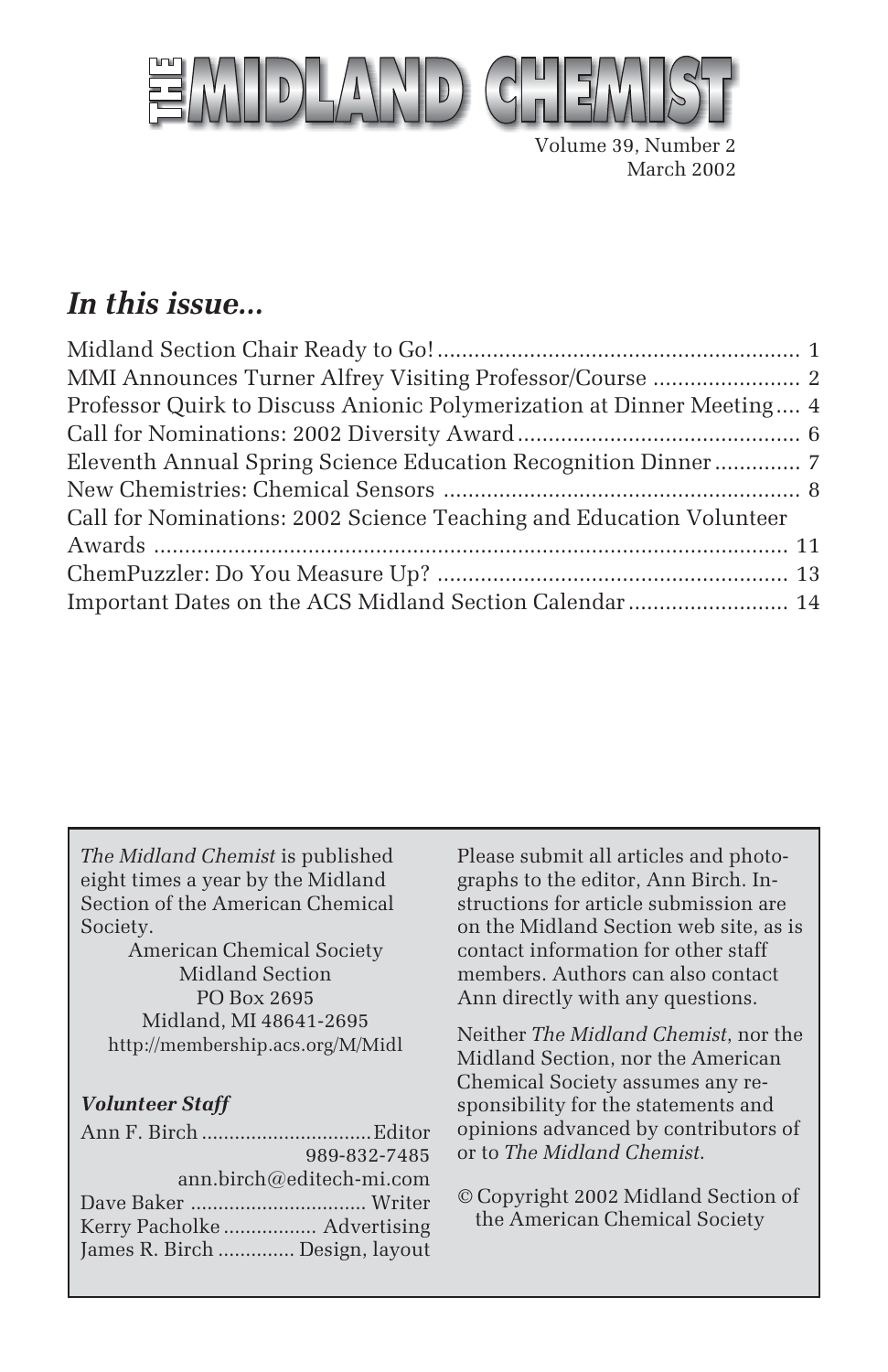## **Midland Section Chair Ready to Go!**

**F**inally, I'm here! Thanks to chair-elect, Mike  $\mathbf \Gamma$  Owen, for last month's column. In there, you heard about me dealing with a problem. That was a stroke I suffered last November, which took me out of work for about two months. By now, I'm back for a month (well, it will be one and a half) of half-time work, and by the time everyone reads this, I'll have been back to work full-time for two weeks. I'd like to thank everybody for their help, including George Eastland for conducting January's executive meeting.

Well, let's see. Here we are at the early part of the year, ready to go forward. Where to? How far? Just where will we go this year? Most of us are



Pat Cannady, Chair ACS Midland Section

looking forward to a steady diet of getting through the year. To take a slightly realistic point of view, some of us may not be with the rest of us by the end of the year, due to cancellations of employment by an area employer. This is a fact of life that is just one of the many things we will have to deal with. To those, I give my heart-felt sorrow for your sorrow, or joy, as it may turn out to be. Times are tough, but we have to just keep going. Others of us are dealing with an economy that just pales in comparison to that of just a year or two ago. For another group of us, we will be taking our retirement, transitioning to a different, more relaxed position. Your years of toiling away will come to one end, yet there is more fight in some.

This is another year of exciting opportunities for members of the American Chemical Society and those of you with whom we share the flame of encounter. By the time this is published in early March, February will have passed us by. Hopefully, we will have entertained Larry Dahl, in his visit to Central Michigan University. "Symmetry and its Importance in Art and Science" was his intended topic, one that will entreat many.

As I look over the activities I helped in a small way to accomplish last year, and looking forward to an ever-increasing role this year, I must stop and give thanks to a bunch of you who year in and year out play your roles for the good of our society. You know who you are! You should feel good that your work goes noticed, and is felt by many.

Finally, let me take the final few moments to say "*thank you*" to everyone who has taken the time to stop by, to write, to just think to themselves, that I would recover. I'm working hard on it, I'm coming back! So don't worry (too much) for me.

Pat Cannody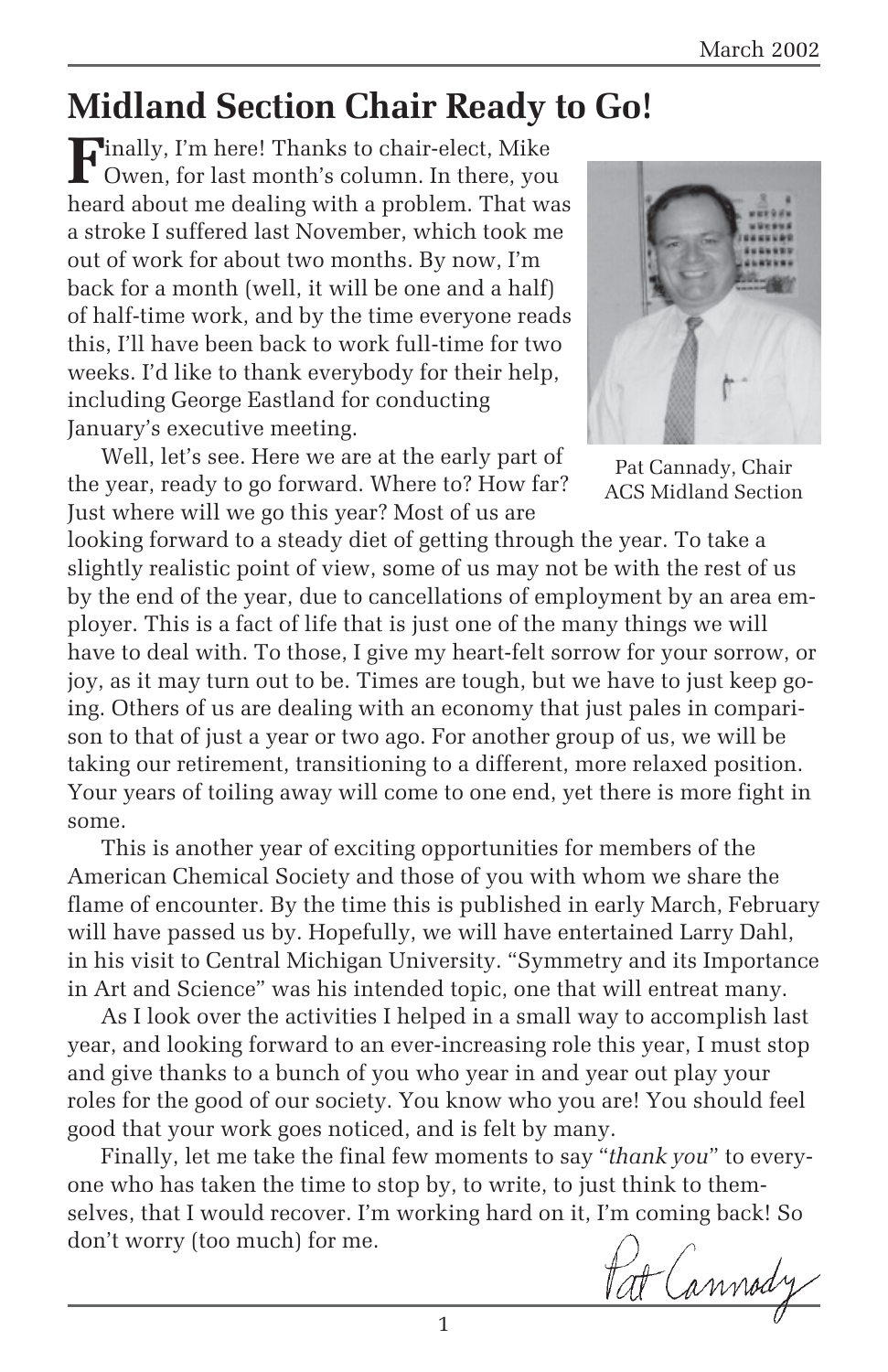## **MMI Announces Turner Alfrey Visiting Professor/Course**

*by Steve Keinath*

**P**rofessor Roderic P. Quirk, Kumho Professor and Distinguished Professor of Polymer Science, The University of Akron, is the 2002 Turner Alfrey Visiting Professor at Michigan Molecular Institute. Professor Quirk will offer a course on "Frontiers in Anionic Polymerization." Specific topics will include:

- Fundamental and general aspects of anionic polymerization
- Living polymerization
- Kinetics and mechanism of anionic polymerization
- Chain termination and chain transfer
- Diene polymerization
- Copolymerization
- Block and graft copolymers
- Star-branched polymers
- Chain-end functionalized polymers
- Polymerization of polar monomers
- Anionic ring-opening polymerization

#### *Course Details*

|           | Course 1029: Frontiers in Anionic Polymerization             |
|-----------|--------------------------------------------------------------|
| Lecturer: | Roderic P. Quirk, Kumho Professor and Distinguished Pro-     |
|           | fessor of Polymer Science, The University of Akron           |
| Location: | Lecture Hall (Room 101), Michigan Molecular Institute,       |
|           | 1910 West St. Andrews Road, Midland, MI 48640                |
| Time:     | Formal lectures: Mon.-Fri., April 15-19, 3:00-6:00 p.m.      |
| Fee:      | There is no fee for auditors if they belong to organizations |
|           | participating in the Turner Alfrey Visiting Professor Pro-   |



#### **IMPACT ANALYTICAL:**

MORE THAN A TESTING LAB - YOUR RESEARCH PARTNER

Our specialty: Using the best instruments and our collective years of staff experience to solve real-life. production-halting, career-threatening, boss-panicking problems. Quickly. Affordably. Authoritatively.

# OUGH PROBLEMS.

1910 W. St. Andrews Rd., Midland, MI 48640 Phone: 989-832-5555 Fax: 989-832-5560

info@impactanalytical.com www.impactanalytical.com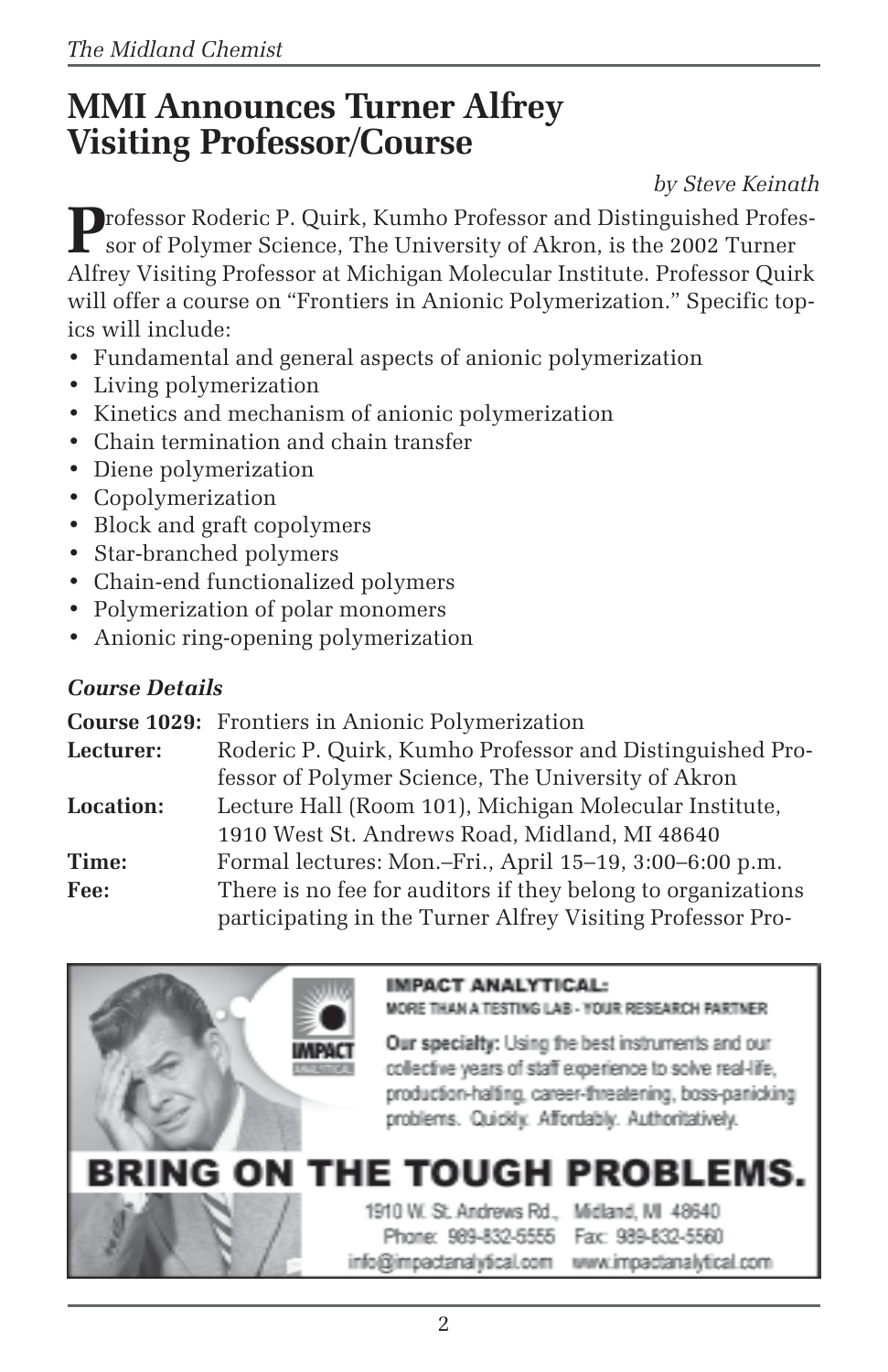gram: Dow Chemical, Dow Corning, Saginaw Valley State University, Central Michigan University, Michigan State University, Midland Section ACS, and Mid-Michigan Section of the SPE. A course fee of \$250 will be required at registration for others. *All participants, however, must register.*

**Registration:** Preregistration is required one week in advance with the registrar by calling (989) 832-5555, ext. 555 or by e-mail at *registrar@mmi.org.*

#### *Professor Roderic P. Quirk*

Professor Quirk, a native of Detroit, is a 1963 B.S. chemistry graduate of Rensselaer Polytechnic Institute (Troy, New York). He received his M.S. (1965) and Ph.D. (1967) degrees in organic chemistry at the University of Illinois (with Professor D.Y. Curtin), followed by two years of postdoctoral research with Professor E.M. Arnett at the University of Pittsburgh (Mellon Institute). He was a faculty member in the Chemistry Depart-



ment at the University of Arkansas from 1969–1978. He joined the University of Akron as professor of polymer science in 1983 after five years as a senior research scientist at Midland Macromolecular Institute (now Michigan Molecular Institute).

His research interests are in synthetic organic polymer chemistry with an emphasis on anionic polymerization, chain-end functionalization reactions, group-transfer polymerization, transition-metal organometallic polymerization catalysts, and the synthesis of new block, cyclic, and branched polymers. He is the author of approximately 200 professional publications, including six books and eighteen patents.

He was awarded a fellowship from the Japanese Society for the Promotion of Science (1990) and was a visiting professor at the Tokyo Institute of Technology (1990), the Institut Charles Sadron, CNRS, Strasbourg, France (1991), and the Université Bordeaux, France (1998). In 1996, he was appointed Kumho Professor of Polymer Science and also Distinguished Professor of Polymer Science at The University of Akron. He served as chair of the Department of Polymer Science from 1995–1998.

Prof. Quirk is the co-recipient of the 2000 Cooperative Research Award of the ACS Division of Polymeric Materials, Science and Engineering. In 1995, he was honored by The University of Akron with the Outstanding Researcher Award. He was chairman of the Gordon Research Conference on Elastomers in 1995 and serves on the editorial advisory boards of four polymer journals.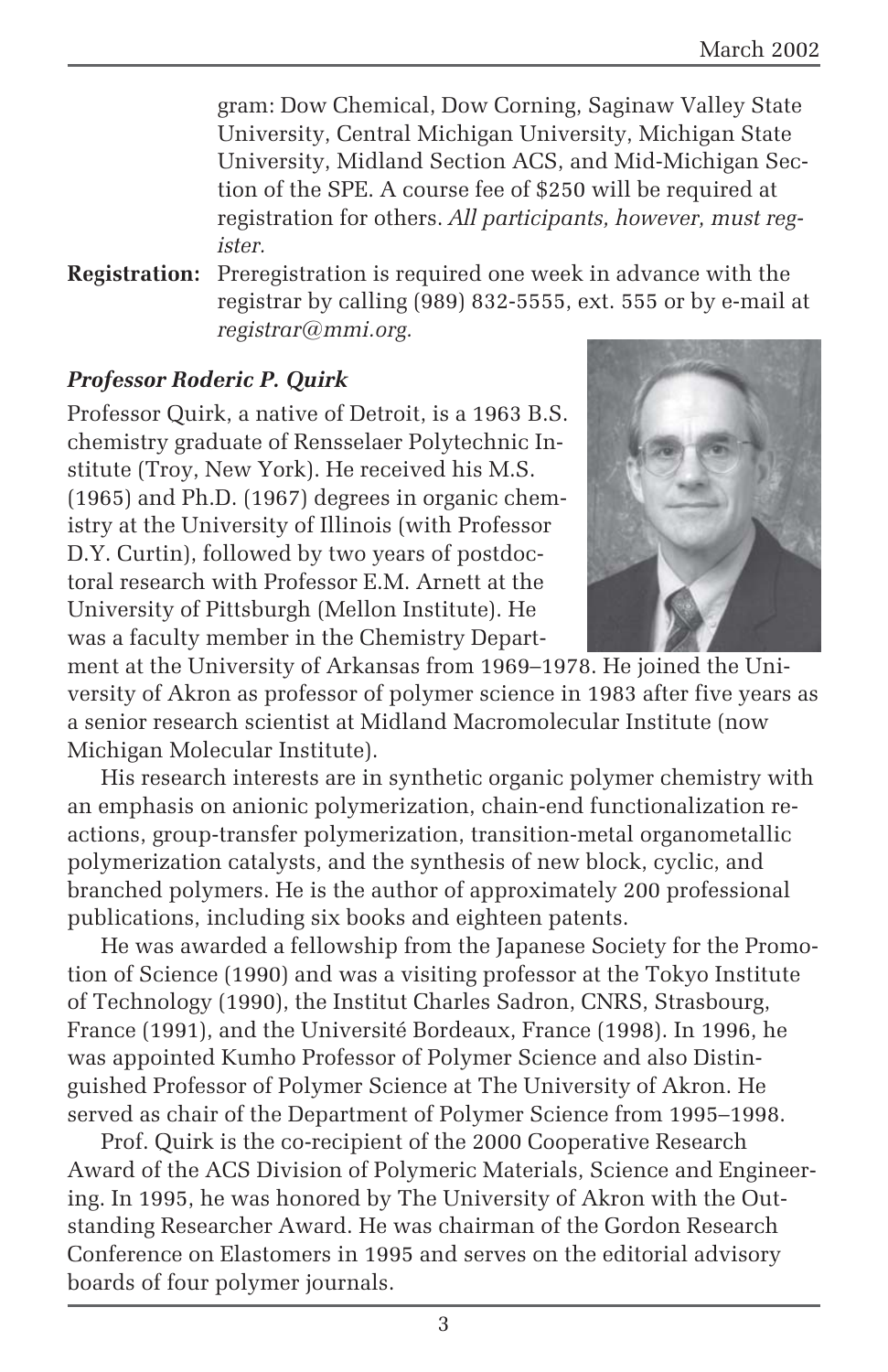## **Professor Quirk to Discuss Anionic Polymerization at Dinner Meeting**

*by Steve Keinath*

**D**r. Roderic P. Quirk, University of Akron, will be featured at a techni-cal society dinner meeting sponsored by SPE, ACS, and AIChE on April 16. Dr. Quirk will be presenting "Anionic Polymerization: Development of a Science and a Technology." A social hour and dinner will precede the presentation.

**Abstract:** The use of sodium and potassium to polymerize isoprene dates back to the work of Matthews and Strange in England in 1910 and by Harries in Germany in 1911. The polymerization of butadiene by means of metallic sodium became the prime method for synthetic rubber production in Germany and the USSR during the 1920s. However, widespread academic interest and industrial development did not occur until two key discoveries were revealed almost simultaneously. In 1956, Szwarc and coworkers described the phenomenon of living polymerization. Also in 1956, Stavely and coworkers at Firestone Tire and Rubber Company reported that lithium metal is capable of polymerizing isoprene to a very high *cis*-1,4-chain unit content, analogous to natural rubber. These were the key ingredients that led to the development of modern methods for the synthesis of well-defined polymers using alkyllithium-

# We're responsible.

In 1988, the American Chemistry Council (ACC) launched Responsible Care® to respond to public concerns about the manufacture and use of chemicals.

Through this initiative, Dow Corning Corporation and other ACC members and partners are committed to continually improving our responsible management of chemicals.

We're responsible because we care.



© 2001 Dow Corning Corporation. *Dow Corning* is a registered trademark<br>of Dow Corning Corporation. *Responsible Care* is a registered service mark<br>of the American Chemistry Council

#### **DOW CORNING**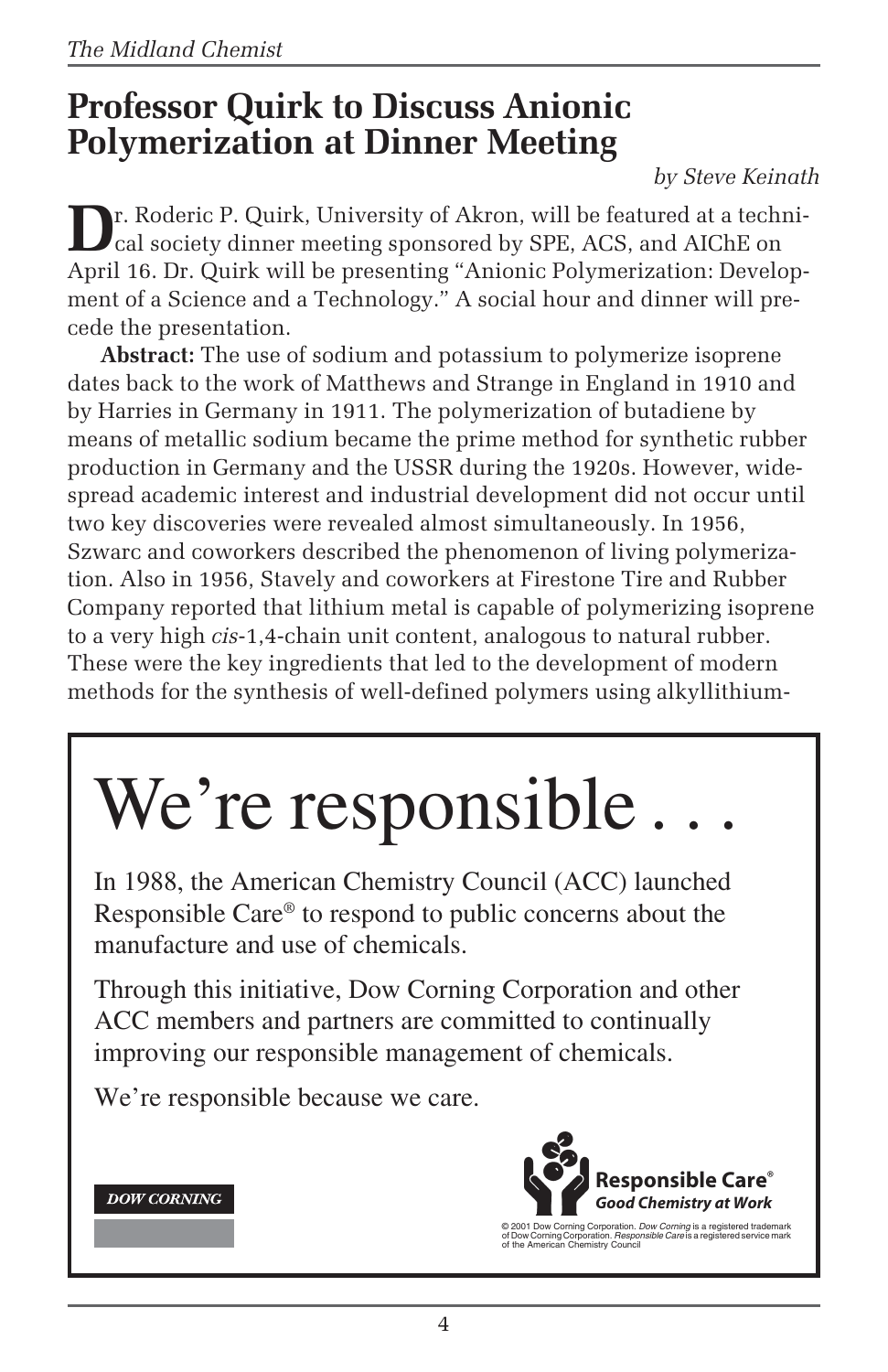initiated anionic polymerization. Polymers with control of molecular weight, molecular weight distribution, comonomer content and distribution, molecular architecture, and supramolecular structure can now be routinely prepared. Worldwide commercial developments proceeded in parallel with the academic discoveries. Today, more than 20 major companies use anionic polymerization processes to produce a variety of useful materials. The range of products includes polybutadiene, styrene-butadiene rubber, tapered styrene-butadiene copolymers, polyisoprene, polystyrene-*block*-polydiene-*block*-polystyrene thermoplastic elastomers, polybutadiene liquid rubbers, clear impact-resistant polystyrenes and  $\alpha$ , $\omega$ -difunctional polydienes. The development of anionic polymerization science and technology, the uniqueness of these polymerizations, and the properties of the corresponding polymers will be described.

**Presenter:** Professor Roderic P. Quirk, Kumho Professor and Distinguished Professor of Polymer Science, Maurice Morton Institute of Polymer Science, The University of Akron, and 2002 MMI Turner Alfrey Visiting Professor.

| Date:                | Tuesday, April 16, 2002                                 |                                                         |
|----------------------|---------------------------------------------------------|---------------------------------------------------------|
| Time:                | Social                                                  | 6:00 p.m.                                               |
|                      | Dinner                                                  | 6:30 p.m.                                               |
|                      | Program                                                 | $7:30$ p.m.                                             |
| Location:            |                                                         | NADA Center, Northwood University, 4000 Whiting         |
|                      |                                                         | Drive, Midland, MI 48640, 989-835-7755                  |
| Cost:                |                                                         | \$23.00 for SPE, ACS, and AIChE members with reserva-   |
|                      | tions                                                   |                                                         |
|                      |                                                         | \$13.00 for SPE, ACS, and AIChE student members with    |
|                      | reservations                                            |                                                         |
|                      | \$15.00 for other students with reservations            |                                                         |
|                      | \$25.00 for others or SPE, ACS, and AIChE members with- |                                                         |
|                      | out reservations                                        |                                                         |
| <b>Reservations:</b> |                                                         | Reservations can be made via phone, fax, or e-mail to   |
|                      |                                                         | Randi Merrington at MMI. They must be received no later |
|                      | than Monday, April 8, 2002.                             |                                                         |
|                      | Phone: 989-832-5555, ext. 555                           |                                                         |
|                      | Fax: 989-832-5560                                       |                                                         |
|                      | E-mail: merringtonr@mmi.org                             |                                                         |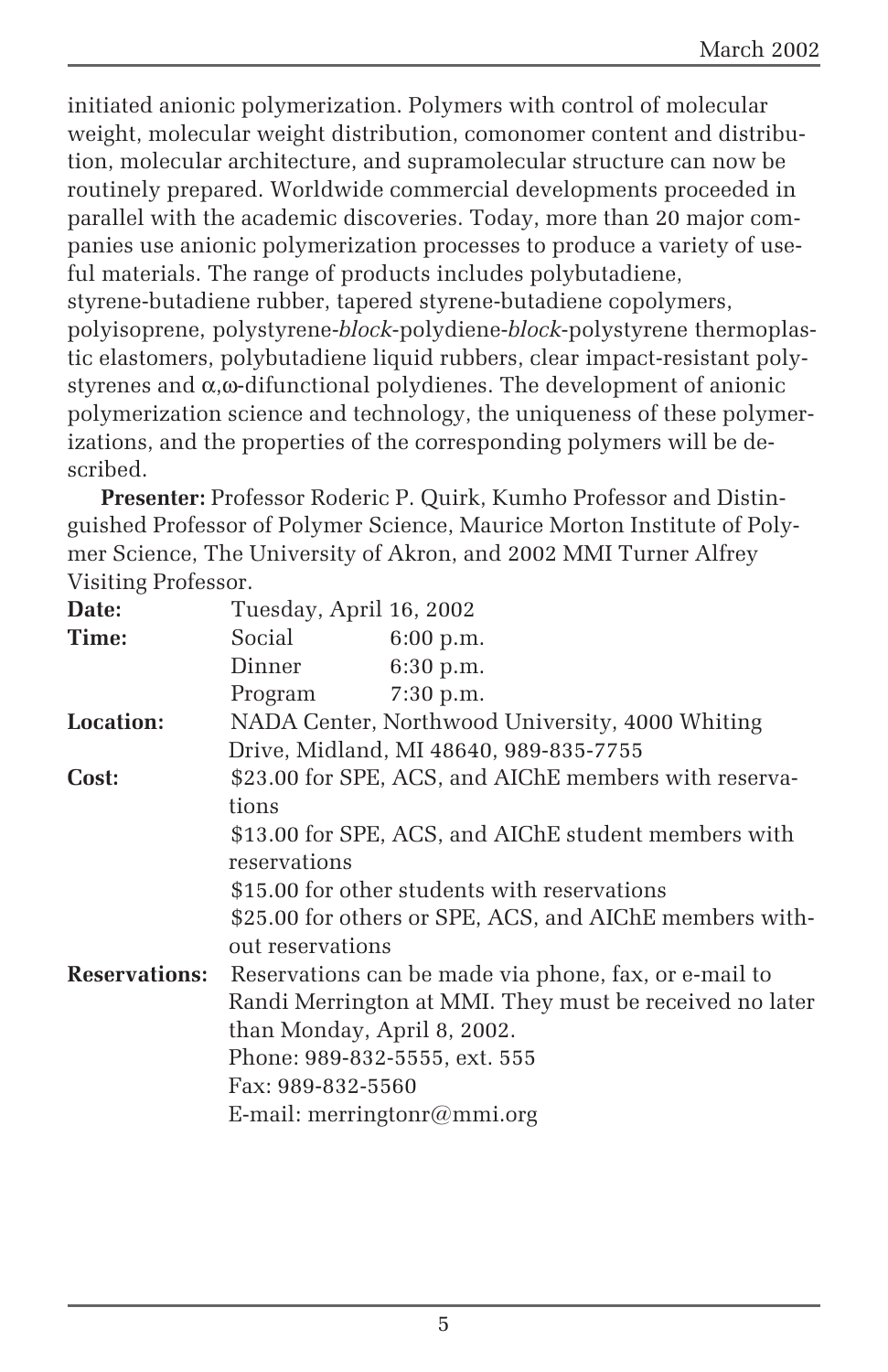## *Call for Nominations* **2002 Diversity Award**

#### *By Phil Squattrito*

This year, the Midland Section of the American Chemical Society will<br>present the "Promotion of Diversity in Chemistry, Related Sciences<br> $\frac{1}{2}$ and Engineering Award" for the first time. This award will be presented biannually to a person or group residing in Midland, Bay, Saginaw, Isabella, or Gratiot County for outstanding achievement in enhancing the participation of underrepresented groups in the study of chemistry, related sciences, and engineering. The inaugural award will be presented at the 2002 Science Education Recognition Dinner on April 24, 2002, at the Dow 47 Building Cafeteria in Midland.

Criteria for candidates for this award include teaching, mentoring, serving as a role model, and active and sustained participation in organizations that support diversity which have had a demonstrable impact on the promotion of diversity in chemistry, related sciences, and engineering. Members of the Midland Section Minority Affairs Committee are not eligible to receive this award.

Recipients of this award will be selected by the Midland Section Awards Committee. Nominators should write a letter describing the attributes of the candidate. Supporting letters from students, colleagues, supervisors, and community leaders are strongly encouraged. The deadline for nominations is March 22, 2002. Electronic and fax submissions are acceptable. All submissions must be accompanied by the name, position, address, and phone number of the nominator.

Please submit your nomination to: Phillip J. Squattrito Chair, ACS Awards Committee Department of Chemistry Central Michigan University Mt. Pleasant, MI 48859 Phone: 989-774-4407; fax: 989-774-3883 p.squattrito@cmich.edu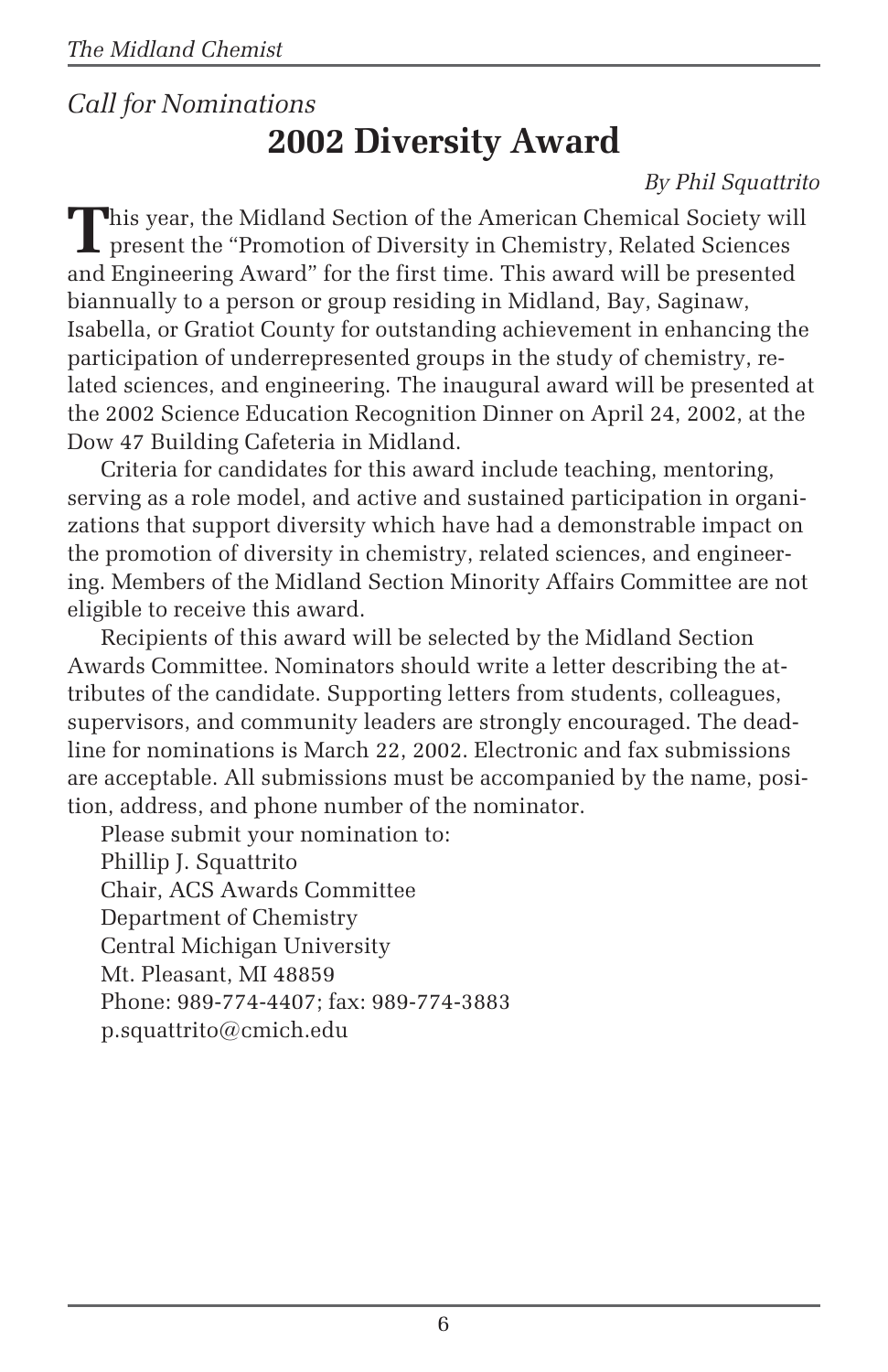## **Eleventh Annual Spring Science Education Recognition Dinner**

Wednesday, April 24, 2002 6:00 p.m. to 9:00 p.m. 47 Building Cafeteria, The Dow Chemical Company Midland, Michigan Program: 6:00 p.m. Reception 6:30 p.m. Buffet Dinner

> 7:30 p.m. Awards Presentations—Teachers and students will be recognized for their outstanding achievements in science education.

The cost of the dinner is \$15.00 per person and includes appetizers,<br>dinner, dessert, and beverage. Please respond by mail using the form below. Your dinner reservation request must be received by April 12, 2002. You may also register by e-mail (aneta.i.bialek@dowcorning.com)

and pay at the door. This event is sponsored by the Midland Section of the American Chemical Society and underwritten by grants from The Dow Chemical Company and Dow Corning Corporation. For further information, contact Phil Squattrito

at 989-774-4407.



47 Bldg. is at the end of Mill St., parking is located nearby.

*To reserve a place at the 2002 Spring Science Education Recognition Dinner, return this form with payment by April 12, 2002 to* Aneta Bialek, C042C1, Dow Corning Corp., 2200 W. Salzburg Rd., Auburn, MI 48611-9548.

| Name(s):                                                                                     |                 |  |
|----------------------------------------------------------------------------------------------|-----------------|--|
| Affiliation:                                                                                 |                 |  |
| Address:                                                                                     |                 |  |
| Phone/Email:                                                                                 | ACS member? Y N |  |
| Enclose payment of \$15.00 per person. Checks should be payable to<br>"Midland Section ACS." |                 |  |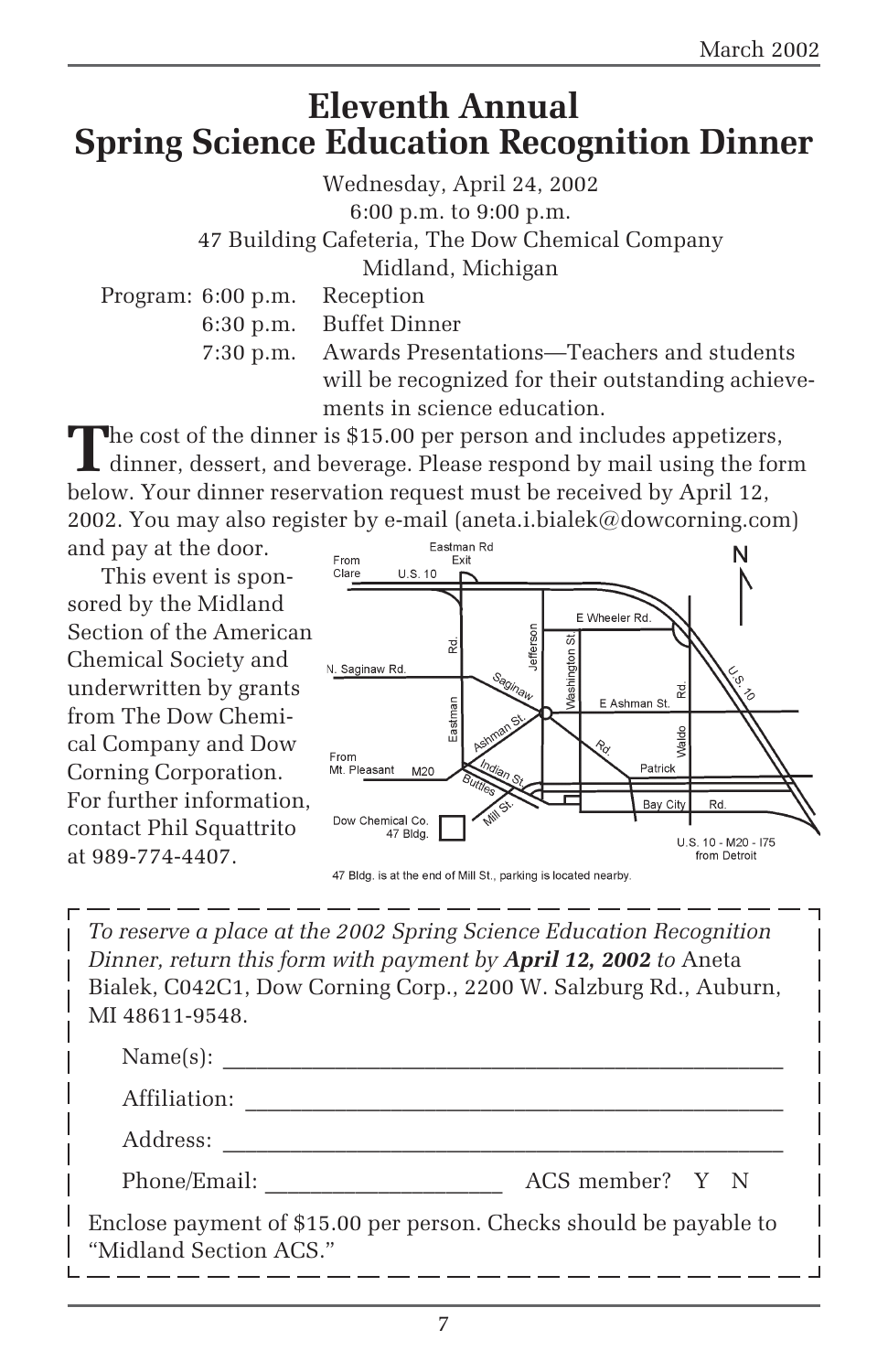### *New Chemistries*

## **Chemical Sensors**

#### *by Kristine Danowski*

**B**rowse any analytical chemistry journal today and you will see at least<br>one article on sensors. The interdisciplinary field of chemical and biochemical sensors involves microelectronics, materials science, biotechnology, laboratory automation, and analytical chemistry. Sensors are used in diverse applications from semiconductor fabrication to medicine and environmental monitoring to conventional analytical instruments. Sensors can provide direct and real-time information about their surroundings. For example, a home CO detector monitors ambient air for harmful levels of this potentially lethal gas, microelectrodes implanted in an animal's brain detect neurotransmitter levels, and a tunable diode laser monitors flue gases for HCl. Chemical sensors can provide a viable, *in situ* alternative to conventional, time-consuming analyses conducted in a laboratory.

Generally, a sensor is a self-contained analytical device that responds selectively and reversibly to the concentration or activity of a chemical species. A biosensor is a sensor physically or chemically operating in a biological sample or containing biological molecules. Any sensor has three main components: a detector that recognizes the signal of interest, a transducer that converts the signal into a more useful output, and a readout system that filters, displays, records, or transmits the transduced signal. A sensor should respond selectively, continuously, rapidly, specifically, and usually without any added reagents.

In order for a sensor to provide accurate and precise information, a particular sequence of events must occur. First, the analyte of interest must chemically or physically interact with a sensing layer. Next, this interaction must produce a signal. Finally, the transducer converts this signal into a second signal (usually electrical). The transduction mode can be electrochemical, optical, thermal, or mass variation. The figure on the following page (adapted from Blum and Coulet) is a schematic of a generic chemical sensor.

In deciding to fabricate and/or use a sensor, the user must meet a number of technical challenges. The first is specificity of molecular recognition. Chemical interferences (including the sample medium itself) with the target analyte must be considered when selecting a recognition scheme. For example, some common recognition schemes, such as enzymes and antibodies, are highly specific. The second issue is the physical and chemical environment in which the sensor will operate. The sensor needs to be compatible with its surroundings. For example, many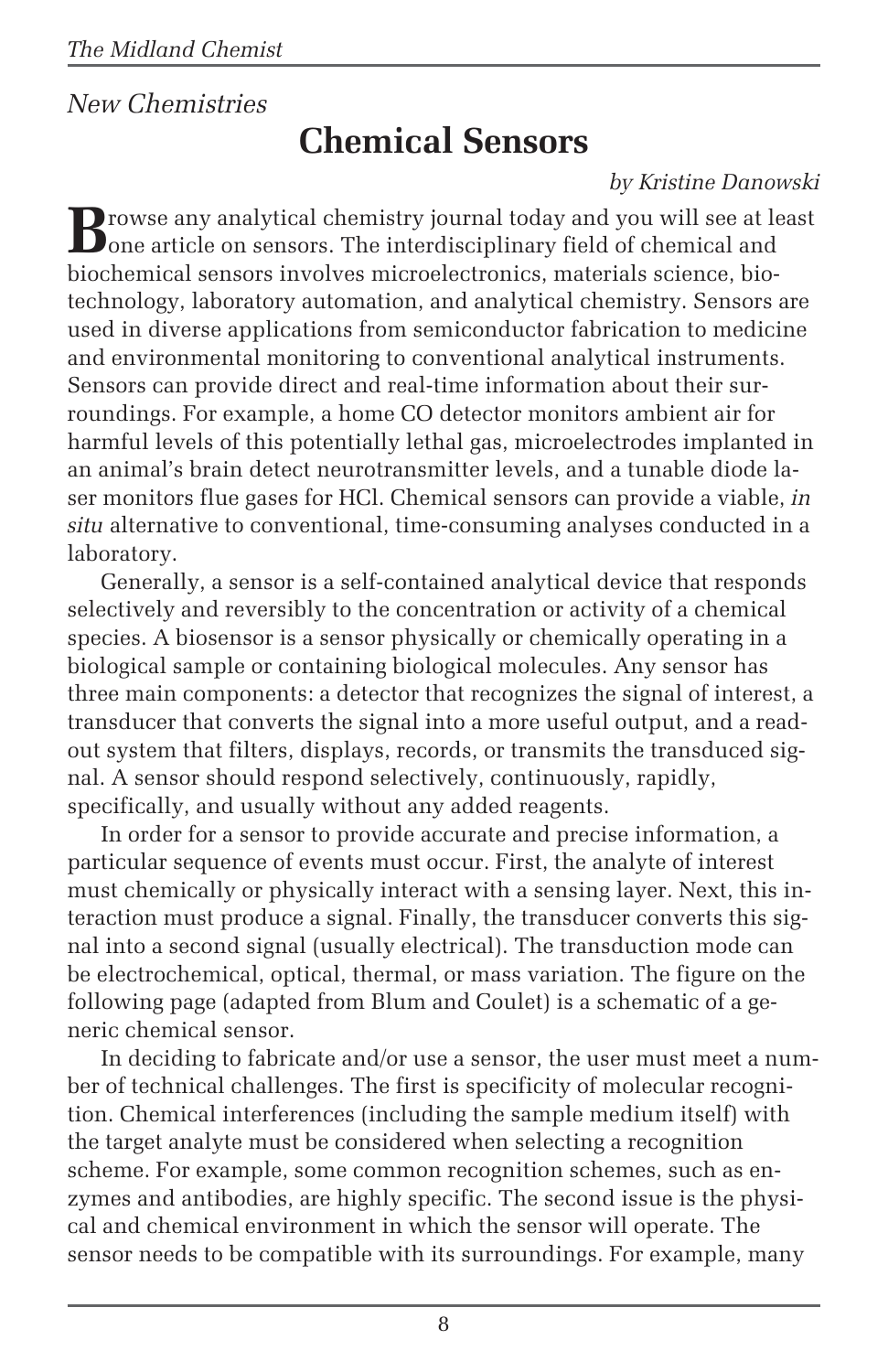

enzymes have an optimum pH and temperature range and cannot operate in harsh or corrosive environments. Third, the sensing layer needs to be compatible with both the environment and analyte. The sensing layer must allow the interaction between the analyte and its recognizer while maintaining a distinct interface with the sample matrix. A common sensing layer arrangement is a polymer containing a dye and/or enzyme. For example, a fluorescence  $\mathrm{O}_\mathrm{_{2}}$  sensor comprises an  $O_2$ -permeable polymer and a fluorescent dye. Oxygen diffuses through the polymer, interacts with the dye molecules, and quenches the dye's fluo-

rescence. Other sensor issues include reusability or disposability, cost, and convenience.

Oxygen in both gaseous and solution phases is a common analyte in medical, atmospheric, and industrial sensing. One method of determining  $\mathrm{O}_2$  concentration is the Clark electrode. This sensor consists of a Pt or Au electrode in the end of a support rod that is covered by a selectively permeable membrane. A thin electrolyte film is contained between the membrane and the electrode. A tube contains the Pt electrode, membrane, electrolyte, and a reference electrode. Adjusting the applied potential gives a current that is directly proportional to  ${\rm O}_2$  concentration. Another common  $\mathrm{O}_\mathrm{2}$  sensor is the fluorescence sensor described above. The sensing layer can be spin-coated onto the distal face of an optical fiber, and the proximal face of the fiber is connected to a CCD camera. The  $\mathrm{O}_\mathrm{2}$  concentration is proportional to the amount of fluorescence quenching.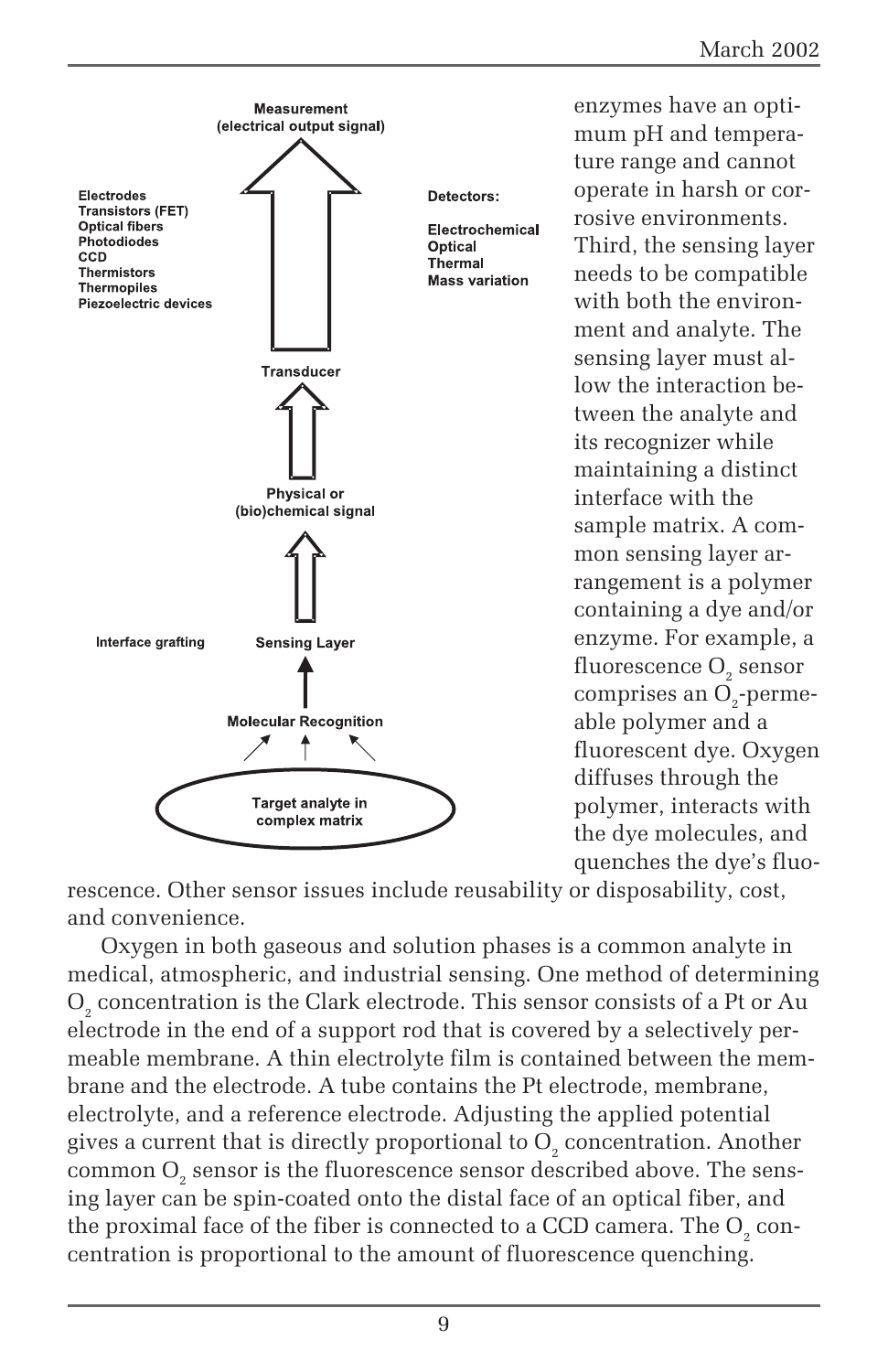#### *Further Reading*

- Blum, LJ, and PR Coulet, Eds. *Biosensor Principles and Applications*. Marcel Dekker, Inc.: New York, 1991.
- Clark, LC, Jr. *Trans. Am. Soc. Artif. Organs* **1955,** *2*, 41.
- Clark, LC, Jr., and C Lyons. Electrode systems for continuous monitoring in cardiovascular surgery. *Ann. NY Acad. Sci.* **1962,** *102*, 29.
- Clevett, K, Archer, MD, and AJ Nozik. *Process Analyzer Technology*. John Wiley: New York, 1991.
- Meijer, GCM, and AW Herwaarden, Eds. *Thermal Sensors*; BE Jones, Ed. Sensors Series; Institute of Physics Publishing: Bristol, 1994.
- Woflbeis, OS, Ed. *Fiber Optic Chemical Sensors and Biosensors*. Boca Raton, FL: CRC Press, 1991.

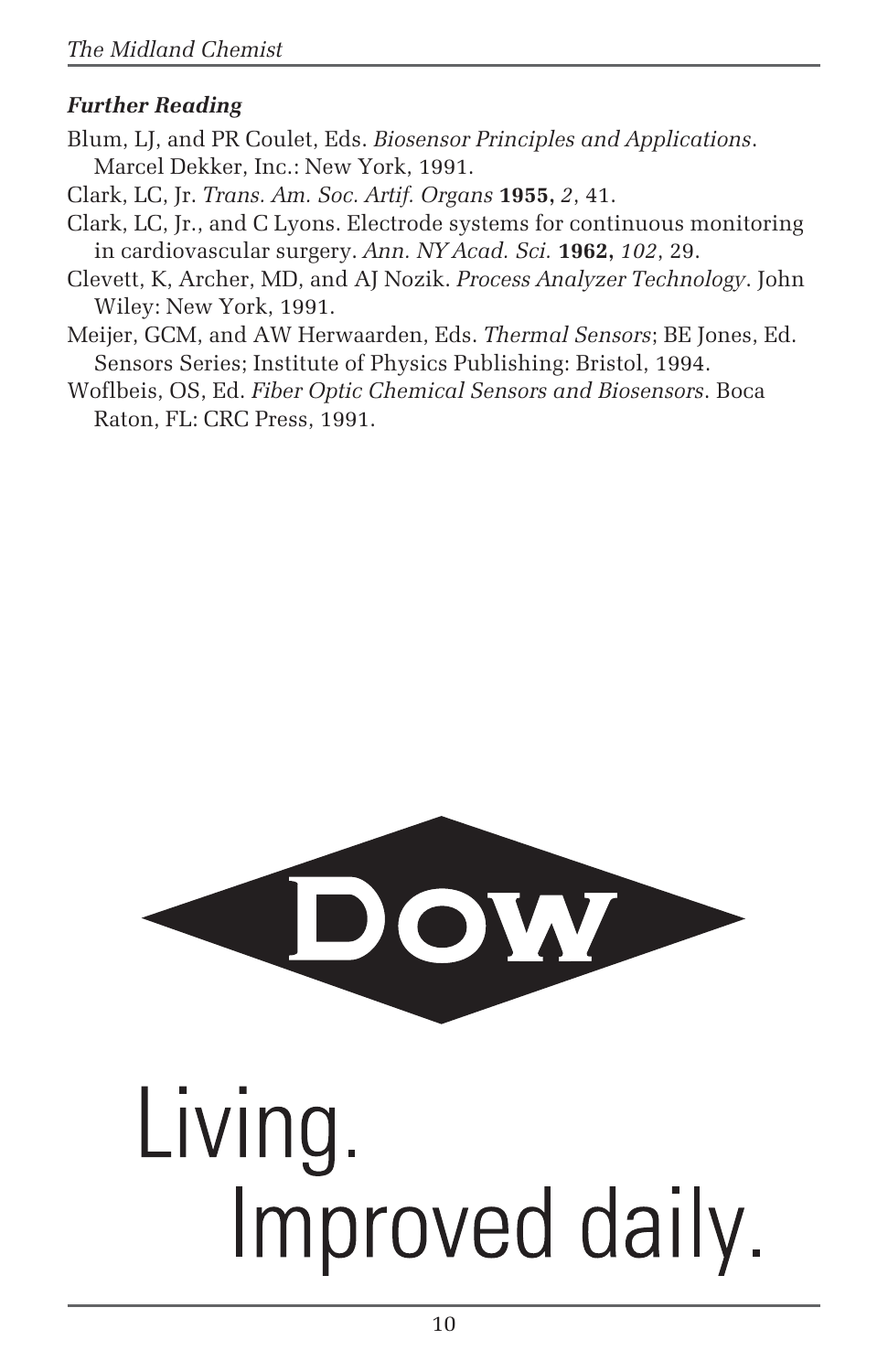## *Call for Nominations* **2002 Science Teaching and Education Volunteer Awards**

#### *By Phil Squattrito*

**E**ach year the Midland Section of the American Chemical Society pre-**Sents awards to recognize outstanding achievement in the teaching of** the chemical sciences. Nominations for the 2002 awards are invited. Awards are presented for outstanding achievement in the following areas:

- Elementary Level Science Education
- Middle Level Science Education
- High School Chemistry Teaching
- College Chemistry Teaching

Candidates for these awards must be educators at schools in the fivecounty geographical area of the Midland Section: Bay, Gratiot, Isabella, Midland and Saginaw Counties.

The Science Education Volunteer of the Year Award is also presented to an individual who makes a substantial contribution to science learning in the Midland Section through voluntary efforts.

Previous recipients of the awards are as follows:

|      | <b>Elementary Level</b>            | <b>Middle Level</b>     |
|------|------------------------------------|-------------------------|
| 1992 | Karen Ziemelis                     | Derrell Steffen         |
| 1993 | Lela Wade                          | Laurie Hepinstall       |
| 1994 | Constance A. Dullock               | JoAnn Kraut             |
| 1995 | Joan Klopcic                       | not awarded             |
| 1996 | Mark Hackbarth                     | Barbara J. Bibbee       |
| 1997 | Denise Koppleberger, Cheryl Ruthig | Gary J. Johnson         |
| 1998 | Barbara McGivern                   | not awarded             |
| 1999 | John Clark                         | not awarded             |
| 2000 | Sue Burtch, Robin Harshman-Rogers, | not awarded             |
|      | Vicki Richard, Clare Jorgensen     |                         |
| 2001 | Cathy Egerer, Amy Hindbaugh-Marr   | not awarded             |
|      | <b>High School Teaching</b>        | <b>College Teaching</b> |
| 1989 | Robert Wallace                     | Joan Sabourin           |
| 1990 | Gary Ronk                          | <b>Bob Howell</b>       |
| 1991 | not awarded                        | Robert Kohrman          |
| 1992 | John Clark, Edna Konwinski         | Scott Hill              |
| 1993 | Mary Irons                         | Ajit Sharma             |
| 1994 | Jo Ann Pelkki                      | Laura Vosejpka          |
| 1995 | not awarded                        | George Eastland         |
| 1996 | Sandra Schafer                     | Martin Spartz           |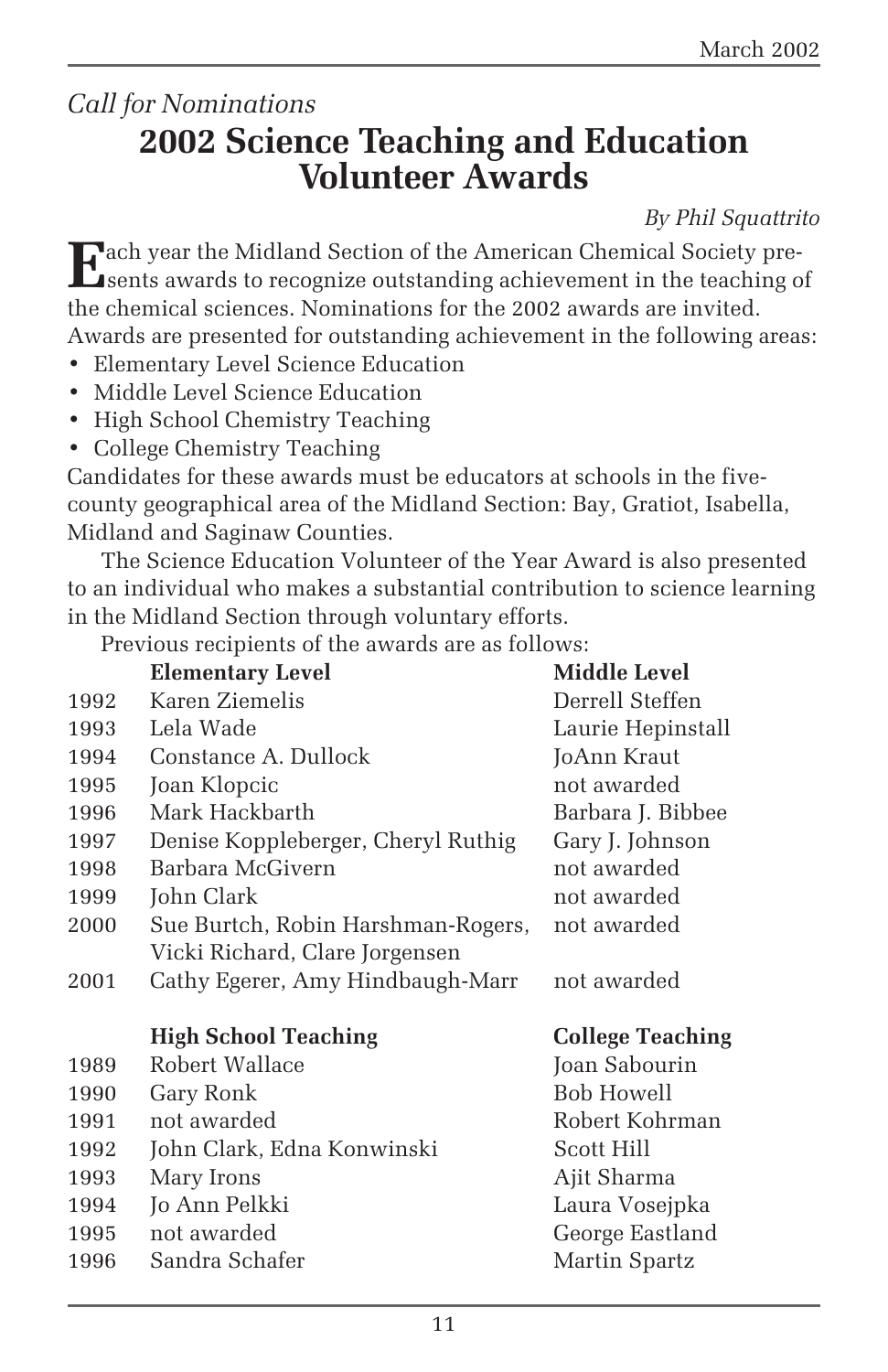| 1997                 | Mary Fredell |
|----------------------|--------------|
| $\sim$ $\sim$ $\sim$ |              |

- 
- 
- 2001 William Stokes Sandra Smith

Philip Squattrito 1998 Dale Ressler Thomas Delia 1999 Robert Enszer Steven Keinath 2000 Steven Kelly James Hutchison

#### **Science Education Volunteer**

- 1992 Gregg Young
- 1993 Peter Bonk
- 1994 Peter Moehs
- 1995 Gretchen Kohl
- 1996 **John Blizzard, Richard Van Effen**
- 1997 Marvin Tegen
- 1998 Carlton Beyer
- 1999 William Albe
- 2000 Karol Childs
- 2001 Donald Petersen

Recipients of all awards will be selected by the Awards Committee. Nominators should write a letter indicating the award and describing the attributes of the candidate. Supporting letters from students, colleagues, supervisors, and community leaders are strongly encouraged. The deadline for nominations is March 22, 2002. Electronic and fax submissions are acceptable. All submissions must be accompanied by the name, position, address, and phone number of the nominator.

Award recipients, as well as high school and college student award recipients and Chemistry Olympiad winners, will be honored at the 2002 Science Education Recognition Dinner on April 24, 2002, at the Dow 47 Building Cafeteria in Midland.

The Awards Committee greatly appreciates the efforts involved in nominating someone and thanks you for helping to recognize deserving educators in our section. *Parents: Does your child have a great science teacher? If so, consider nominating him/her and pass this flier along to that teacher's principal or section head.* Please submit nominations to:

Philip J. Squattrito Chair, ACS Awards Committee Department of Chemistry Central Michigan University Mt. Pleasant MI 48859 Phone: 989-774-4407; fax: 989-774-3883 p.squattrito@cmich.edu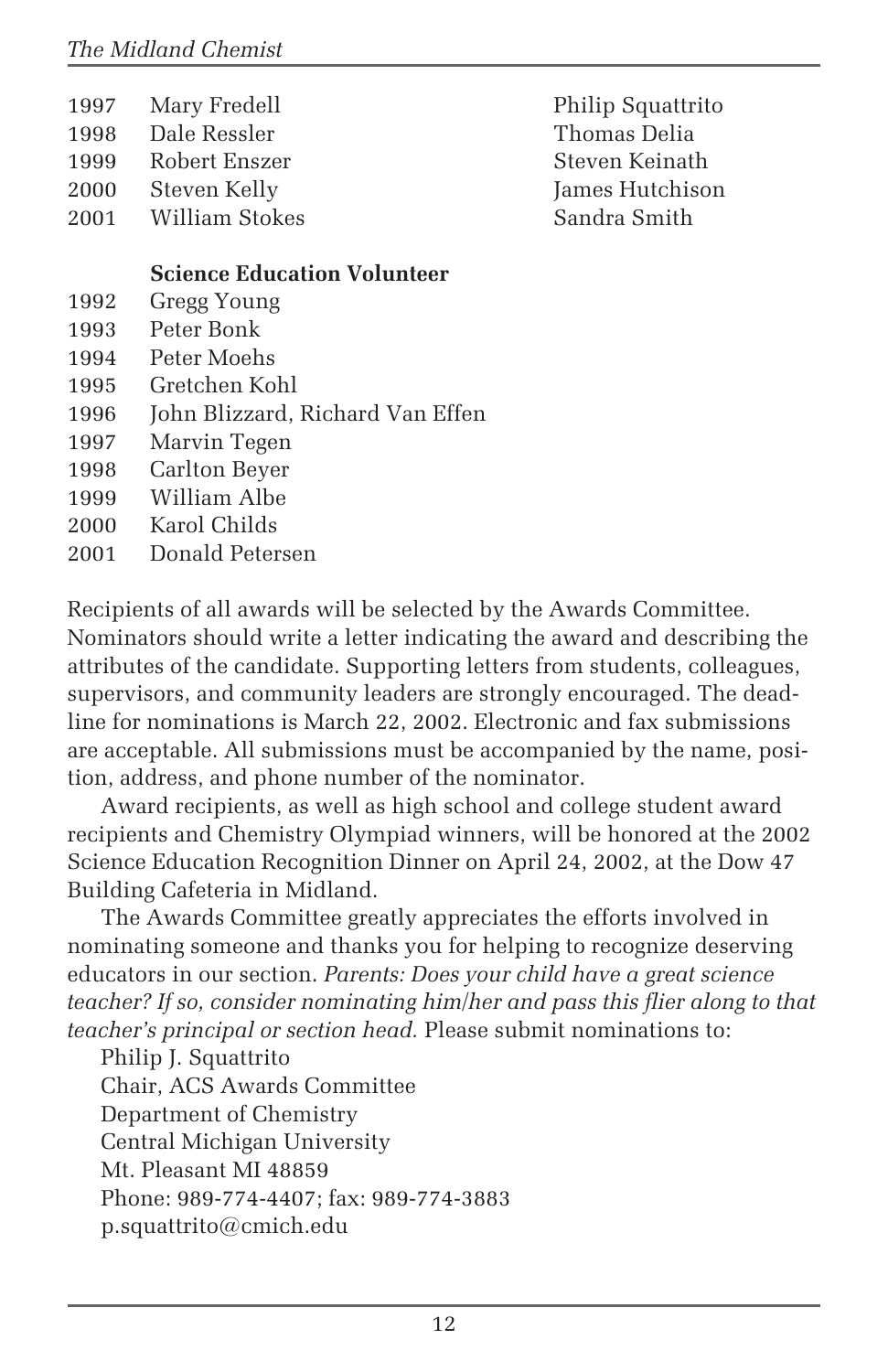

#### *Across*

- **2.** unit of magnetic induction
- **6.** 2.54 centimeters
- **7.** unit of magnetic flux
- **8.** unit of radioactivity
- **14.** nm
- **15.** unit of pressure
- **16.** amu
- **17.** unit of magnetomotive force
- **18.** unit of self and mutual inductance (mks)

#### *Down*

- **1.** unit of pressure
- **3.** unit of electric current
- **4.** unit of kinematic viscosity
- **5.** ppb
- **9.** unit of viscosity
- **10.** 1000 megohms
- **11.** 0.01 meter
- **12.** unit of pressure equal to air pressure at mean sea level
- **13.** statcoulomb